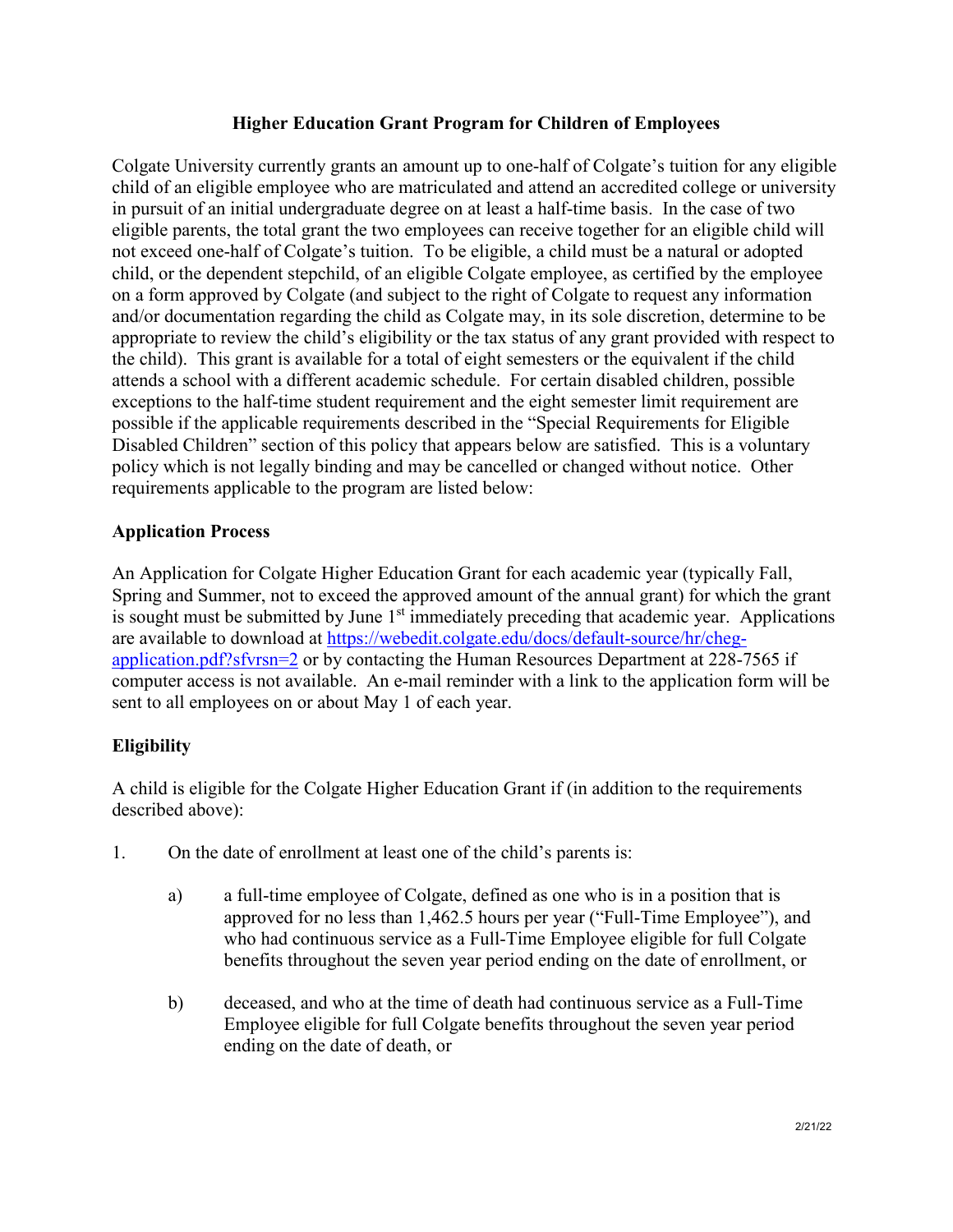- c) retired at an approved age in accordance with Colgate policy, and who at the time of retirement had continuous service as a Full-Time Employee eligible for full Colgate benefits throughout the seven year period ending on the date of retirement, or
- d) age 60 or older and has at least seven years of continuous service as a Full-Time Employee eligible for full Colgate benefits.
- 2. The 1,462.5 hours per year requirement in 1(a)-(d) above shall be based on the twelve month period that ends (a) after the date on which the employee enters an eligible class, and (b) on each subsequent anniversary of such date.
- 3. Eligible employees who are on approved leaves of absence of not more than one year and periods of illness or disability during which payments were received under a Colgate disability plan shall be included in periods of continuous service and shall not be deemed to terminate the status of full-time employee.
- 4. The child must be under 25 years of age on December  $31<sup>st</sup>$  of the academic year for which the grant is sought.
- 5. An eligible employee described in 1(a) above must, during the period that the grant is received, continue to be a Full-Time Employee eligible for full Colgate benefits.
- 6. An eligible employee will only be entitled to receive the grant under this program if they have first been classified as being eligible for the grant by Colgate's Human Resources Department.

# **Manner of Payment**

- 1. Colgate shall provide payment of up to half of Colgate's per semester tuition for each eligible child who is matriculated for initial undergraduate work at an accredited college or university, except that payment in any one year shall not exceed the semester tuition and mandatory fees of the institution attended. The term "mandatory fees" shall exclude, among other things, room and board expenses and any other non-academic expenses.
- 2. Payment shall be made directly to the institution in which an eligible child is enrolled upon certification that the child is duly enrolled as at least a half-time student. Such certification should state the tuition and mandatory fees charged by the institution attended. Special rules apply if an eligible child starts, but does not complete, an academic semester or term, and the Colgate Human Resources Department should be contacted if that occurs. Receipt of institutional, state or federal aid does not affect the amount of the Colgate Higher Education Grant; but receipt of the Colgate Higher Education Grant may affect any institutional, state or federal aid offered by the institution where the child is enrolled (including Colgate University) and may reduce any financial aid award.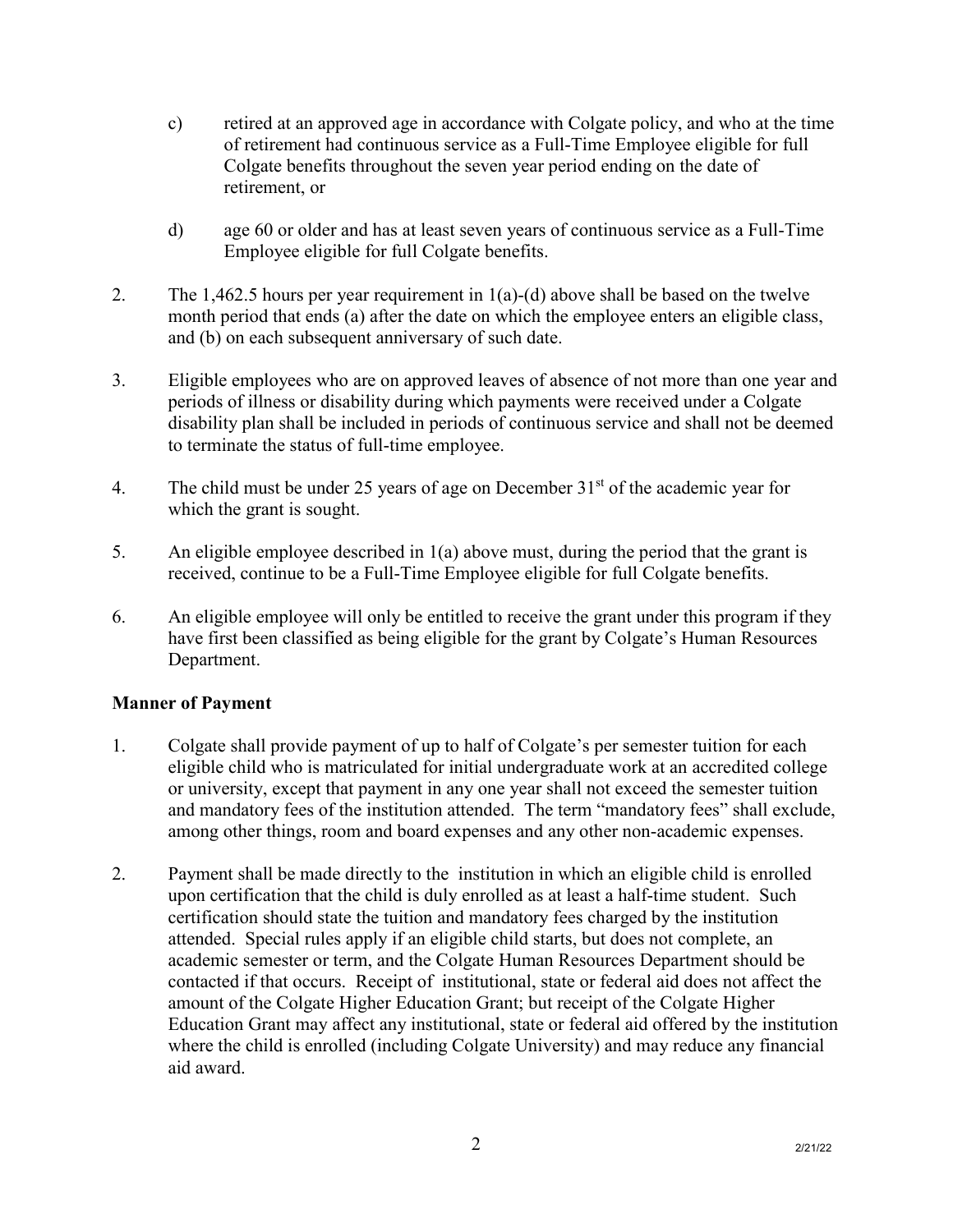3. Except as otherwise provided in the "Special Requirements for Eligible Disabled Children" section of this policy that appears below, no eligible child shall receive such assistance for more than a total of eight semesters or the equivalent.

## **Procedures**

To assist the University in financial planning for the allocation of sufficient funds to the Higher Education Grant Program, employees who plan to participate in this Program are requested to notify the Human Resources Department of their intention two years in advance of the proposed date of enrollment in an accredited educational institution. Please email [benefits@colgate.edu](mailto:benefits@colgate.edu) stating your child's name and expected high school graduation date. No separate form is necessary.

## **Special Requirements for Eligible Disabled Children**

If a child satisfies the eligibility requirements of this policy and has a qualifying disability that has been approved by Colgate's Human Resources Department ("Eligible Disabled Child"), and if that qualifying disability would have an impact on the Eligible Disabled Child's progress toward degree completion, the applicable eligible employee, on behalf of the Eligible Disabled Child, can apply to Colgate's Human Resources Department for a modification of the halfstudent requirement and/or the eight semester limit requirement. An application for such a modification must be approved by Colgate's Human Resources Department, and any such approval will specify the minimum student enrollment level and/or or the maximum number of semesters that will be provided for the completion of the first baccalaureate degree of the Eligible Disabled Child based on their disability.

In order to apply for any such modification, an eligible employee must submit (1) a letter requesting the modification, and (2) documentation from a professional who is not a relative and who is qualified to provide a current and complete assessment of the Eligible Disabled Child's educational needs and can establish in writing the correlation between the functional impact of the disability and any recommended accommodations related to the Eligible Disabled Child's half-time student status and/or the eight semester timeline. A Disability Service Professional at the applicable university or college the Eligible Disabled Child is attending (or, if none, such other university or college official that is approved by Colgate's Human Resources Department) would need to confirm in writing that the accommodation of a reduced course load resulting in a modification of the half-time student status and/or an extension of the eight semester timeline to complete the degree has been approved.

For purposes of this policy, the term qualifying disability shall mean a physical or mental impairment that substantially limits one or more of the major life activities, as determined by Colgate's Human Resources Department.